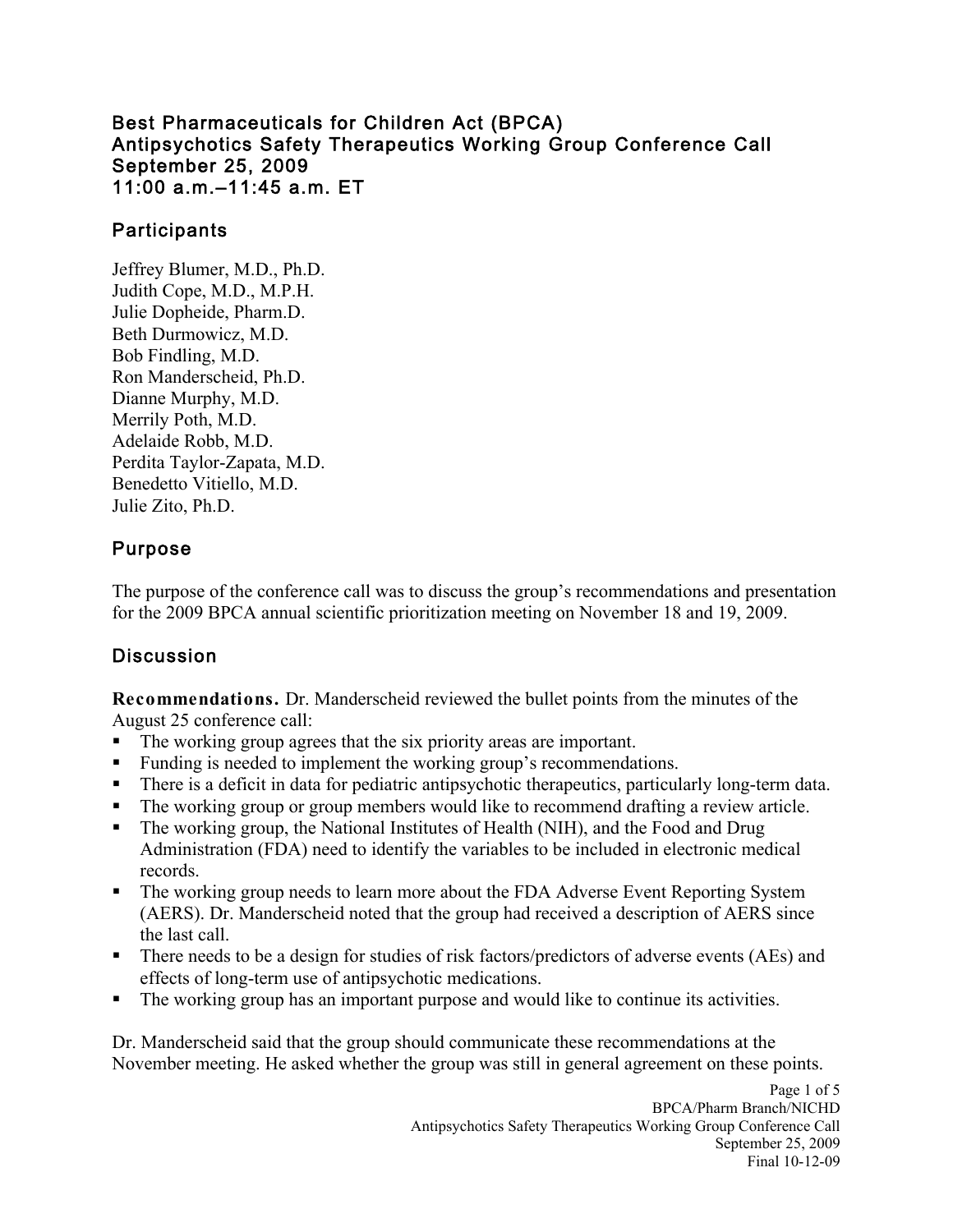Dr. Murphy asked whether individuals from the FDA Division of Psychiatry Products (DPP) participated in the previous conference call. Sara Kistler from Circle said that all participants are listed in the conference call minutes. Dr. Durmowicz said that it had been difficult to ensure that DPP representatives are available for conference calls. Dr. Murphy said that the minutes should be sent to Dr. Thomas Laughren, director of DPP. Drs. Murphy and Cope will follow up with Dr. Laughren to make sure he is aware of the group's recommendations.

Dr. Murphy said that the FDA Pediatric Advisory Committee is meeting in winter 2009 to discuss antipsychotics. The advisory committee would like a report from the working group.

The group discussed whether Dr. Andrew Mosholder from the FDA Office of Surveillance and Epidemiology (OSE) should participate in the working group. Dr. Murphy said the OSE has a lot of experience with safety issues and conducts use and adverse event (AE) reviews. OSE has assigned individuals to work on the topic of antipsychotics safety, but not Dr. Mosholder. The group could ask Dr. Mosholder to participate, but his supervisors would have to assign him this work.

Ms. Kistler will send Dr. Murphy the complete list of working group members, and Dr. Murphy will contact individuals who need to review the recommendations and report back to the group. Ms. Kistler noted that Dr. Laughren receives the conference call minutes.

**Presentation.** Dr. Manderscheid said that during the last conference call, the group established action items for developing a 20–25-minute presentation, which is scheduled for November 19. Representatives from the *Eunice Kennedy Shriver* National Institute of Child Health and Human Development (NICHD) and FDA will be present. Registration for the meeting will open on October 1.

The presentation will be structured as follows:

- Dr. Manderscheid will introduce the presentation and discuss the group's general recommendations.
- Dr. Zito will discuss long-term studies.
- Drs. Poth and Findling will discuss the use of FDA 6- and 12-month studies.
- The presentation will be followed by an open discussion.

Dr. Findling asked about the presentation on FDA 6- and 12-month studies. A lot of data are available. Dr. Poth said that she and Dr. Findling were charged with summarizing the depth and breadth of the published and unpublished data. It was noted that FDA data are more available for use and analysis than in the past. Dr. Manderscheid said that the presentation should discuss the available data and the requirements for accessing these data. Dr. Poth added that the data may show that there are some important questions that have not been asked.

Dr. Manderscheid said he would schedule a call with Drs. Zito, Poth, and Findling to discuss the presentation. He asked whether the participants had received the list of studies Dr. Cope sent, and Dr. Poth said that she had. Dr. Poth will contact Dr. Findling by October 2 to discuss their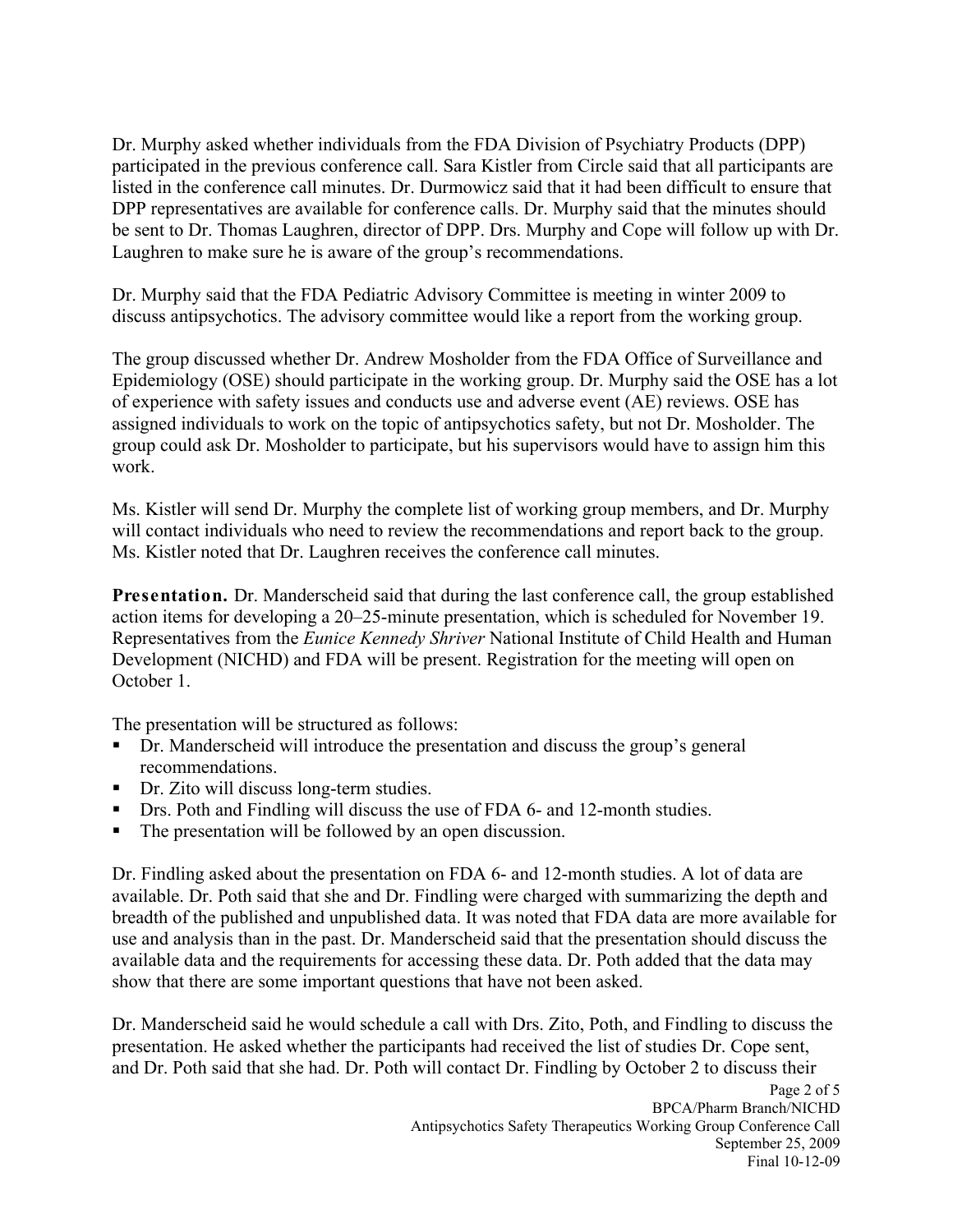portion of the presentation. Dr. Manderscheid said he would schedule the call during the week of October 5.

Dr. Findling said that he, Dr. Vitiello, and other researchers are in the final stages of developing a manuscript that describes a 12-month prospective safety study that compared molindone, risperidone, and olanzapine. He will check with the other investigators about summarizing this research at the November meeting. Dr. Manderscheid said the audience would be interested in ongoing research on antipsychotics in children.

Dr. Zito discussed the outline of her portion of the presentation, which was circulated to the group. She started from a simple clinical question: what is the safety profile for antipsychotic use in U.S. children and adolescents? She suggested that an example of a research question might be: what is the incidence of metabolic abnormalities in relation to the length of antipsychotic medication exposure? Studies should create cohorts that represent a range of comorbidities, concomitant psychotropic medication use, and health statuses.

Dr. Zito said she would discuss available data sources, which include meta-analyses of completed clinical trials. Clinical trial data have limitations for studying long-term use of antipsychotics because the trials are too short, have too few subjects, do not include sicker children, do not include very young children, and are limited to major diagnostic groups. Federal probability sampling surveys are not helpful for relatively low-use drugs like antipsychotics. AERS is a voluntary system with very low reporting. Dr. Zito said that severe AEs were reported in AERS at a rate of less than 1 percent, but it was noted that the AERS general reporting rate is less than 10 percent. Dr. Zito said that AERS can be helpful for detecting immediate reactions to new drugs, but it is not helpful for finding long-term AEs that are not easily recognizable, such as diabetes. Dr. Murphy will send Dr. Zito slides on the limitations of AERS. Dr. Zito said the slides would be helpful, but the presentation would need to be less than 5 minutes.

Dr. Zito said that administrative claims from nationally representative insurance programs are another source of data. Medicaid data have grown in importance because Medicaid covers almost 40 percent of children in the United States. Medicaid data also include variables, such as race and ethnicity, which are not available elsewhere. However, the data are not reliable to verify drug exposure or the extent of consumption of dispensed medication. It is important to verify consumption and improve the reliability of information on concomitant medication use, health status, and health history.

Dr. Zito said she would recommend collecting data from a large epidemiologic retrospective model and a prospective clinical analysis. Claims data could be used to detect signals, and data could be stratified by length of exposure. Patients exposed for up to 5 years provide an opportunity to define long-term risk. Regional academic research sites are in a position to respond with a protocol to enroll community children, but it would not be a randomized model.

Dr. Manderscheid asked whether the group would need to submit slides for the presentation before the November meeting. Ms. Kistler said that slides should be submitted to her in advance so that handouts can be distributed at the meeting. Dr. Manderscheid hoped that everyone in the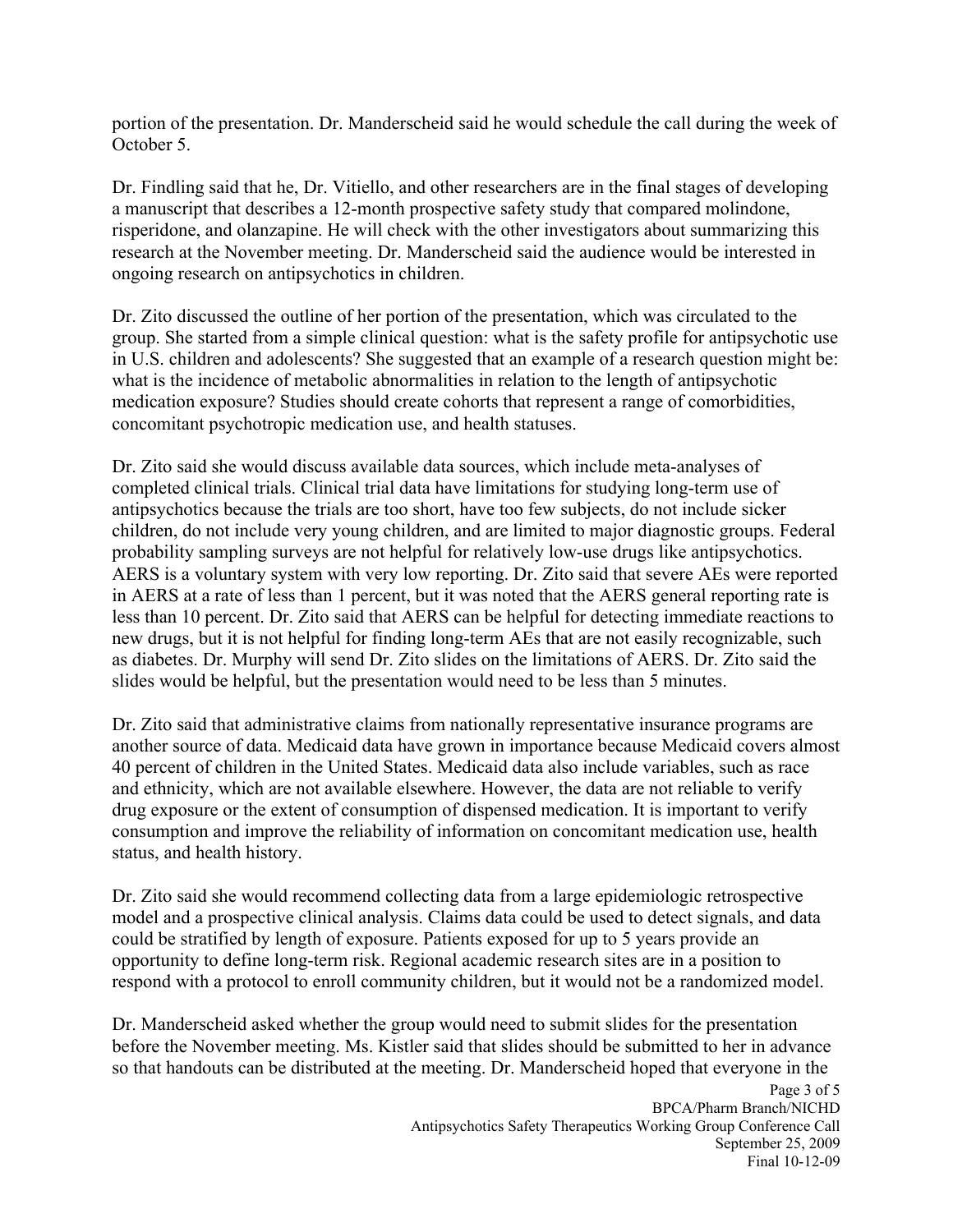working group could attend the November meeting to participate in advocacy work to make the case that more resources are needed.

Dr. Murphy said that the Pediatric Advisory Committee is in a quandary as to what to recommend. The FDA will be presenting the committee another antipsychotic product and will update the committee on the activities of this working group. Dr. Cope has gathered AE data from the last year and will be providing the committee data on metabolic and weight gain effects in the pediatric population. The committee will either want to take action on labeling or want more data. The working group will have a critical role in helping the committee decide how to move forward.

Dr. Poth asked whether the group would have access to the AE data that will be presented to the committee. Dr. Murphy said the group would not have access before the committee meeting. She could not share the dates for the meeting, but if the group designates a presenter, she will contact him or her about meeting dates. Dr. Taylor-Zapata asked how long the presentation to the committee should be. Dr. Murphy said she would add half an hour to the agenda for a presentation by the working group. Dr. Taylor-Zapata should give a brief introduction, and then another member of the group can give a more detailed presentation.

Dr. Poth said that the AE data might be important to the working group. Dr. Murphy said the AE data were from AERS data and would include some striking individual cases. Dr. Cope said that a public announcement of the Pediatric Advisory Committee meeting would be posted in the *Federal Register* before the November BPCA meeting. Dr. Manderscheid suggested that the working group discuss the FDA Pediatric Advisory Committee meeting at the November BPCA meeting.

Dr. Taylor-Zapata said that the conference call was the last call supported by NICHD. Dr. Manderscheid said he would arrange the call for Drs. Zito, Poth, and Findling. He asked whether FDA could support future calls. Dr. Murphy said she would ask the project manager at FDA to arrange a conference call for the working group in late October. Dr. Murphy asked that the call not be scheduled the last week in October because she will be out of the country. Dr. Suzanne Malli will help organize the October call.

Ms. Kistler will send the slides on the limitations of AERS, the NICHD literature summary, and Dr. Cope's summary of trials to the group. Dr. Manderscheid thanked NICHD for organizing the working group's calls. Dr. Murphy said that the NICHD working group has been a critical step, and she appreciates that the group will be able to report back so quickly. Dr. Taylor-Zapata thanked the working group participants.

### Action Items:

- Drs. Murphy and Cope will follow up with Dr. Laughren to make sure he is aware of the working group's recommendations.
- Ms. Kistler will send Dr. Murphy the complete list of working group members.
- Dr. Murphy will contact individuals who need to review the group's recommendations and report back to the group.